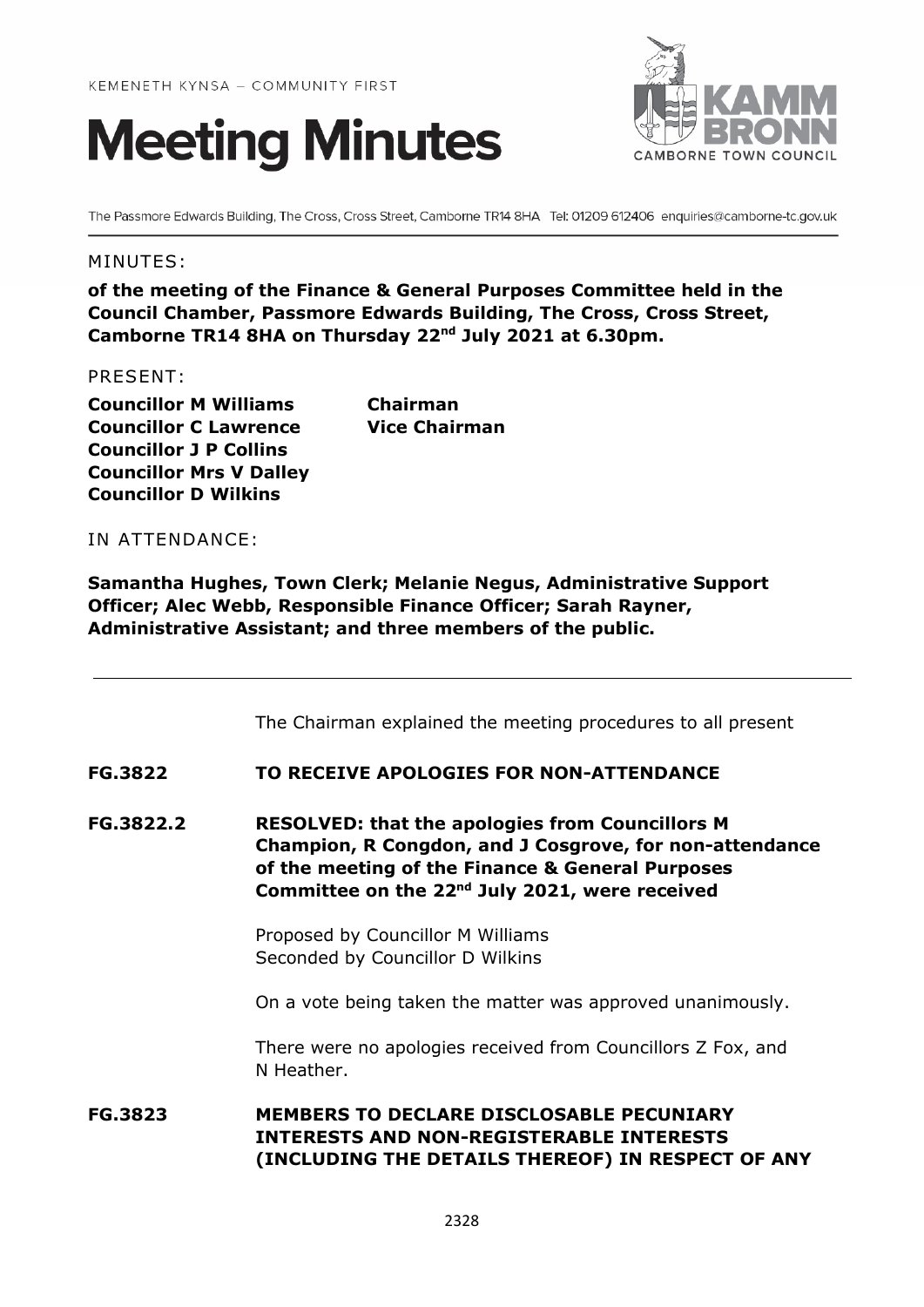# **ITEMS ON THIS AGENDA INCLUDING ANY GIFTS OR HOSPITALITY EXCEEDING £25**

Councillors M Williams and J Collins declared interests in Agenda item 9i) as they were members of the Camborne Rugby Football Club.

## **FG.3824 TO APPROVE WRITTEN REQUEST(S) FOR DISPENSATIONS**

There were no dispensation requests.

## **FG.3825 CHAIRMAN'S ANNOUNCEMENTS**

There were no Chairman's announcements.

## **FG.3826 TO RECEIVE AND APPROVE THE MINUTES OF THIS COMMITTEE HELD ON 27th MAY 2021**

# **FG.3826.2 RESOLVED: that the minutes of the Finance and General Purposes Committee held on 27th May 2021 were received and approved and signed by the Chairman**

Proposed by Councillor M Williams Seconded by Councillor C Lawrence

On a vote being taken the matter was approved unanimously of those entitled to vote.

## **FG.3827 MATTERS ARISING, FOR INFORMATION ONLY, WHERE NOT INCLUDED BELOW**

There were no matters arising.

**FG.3828 PUBLIC PARTICIPATION (SUBJECT TO STANDING ORDER 3E MEMBERS OF THE PUBLIC ARE PERMITTED TO MAKE REPRESENTATIONS, ANSWER QUESTIONS AND GIVE EVIDENCE IN RESPECT OF ANY ITEM OF BUSINESS INCLUDED IN THE AGENDA, UP TO A MAXIMUM OF FIFTEEN MINUTES)**

> A representative of the Troon Village Lights Committee informed members that the Troon Villagers Association had previously arranged the Christmas festivities in the village, but on the folding of the Association, the Christmas Lights Committee had formed. They had nine members and 24 helpers, and they had been hampered by Covid19 restrictions but they had held several fund raising events and were holding another one in the near future.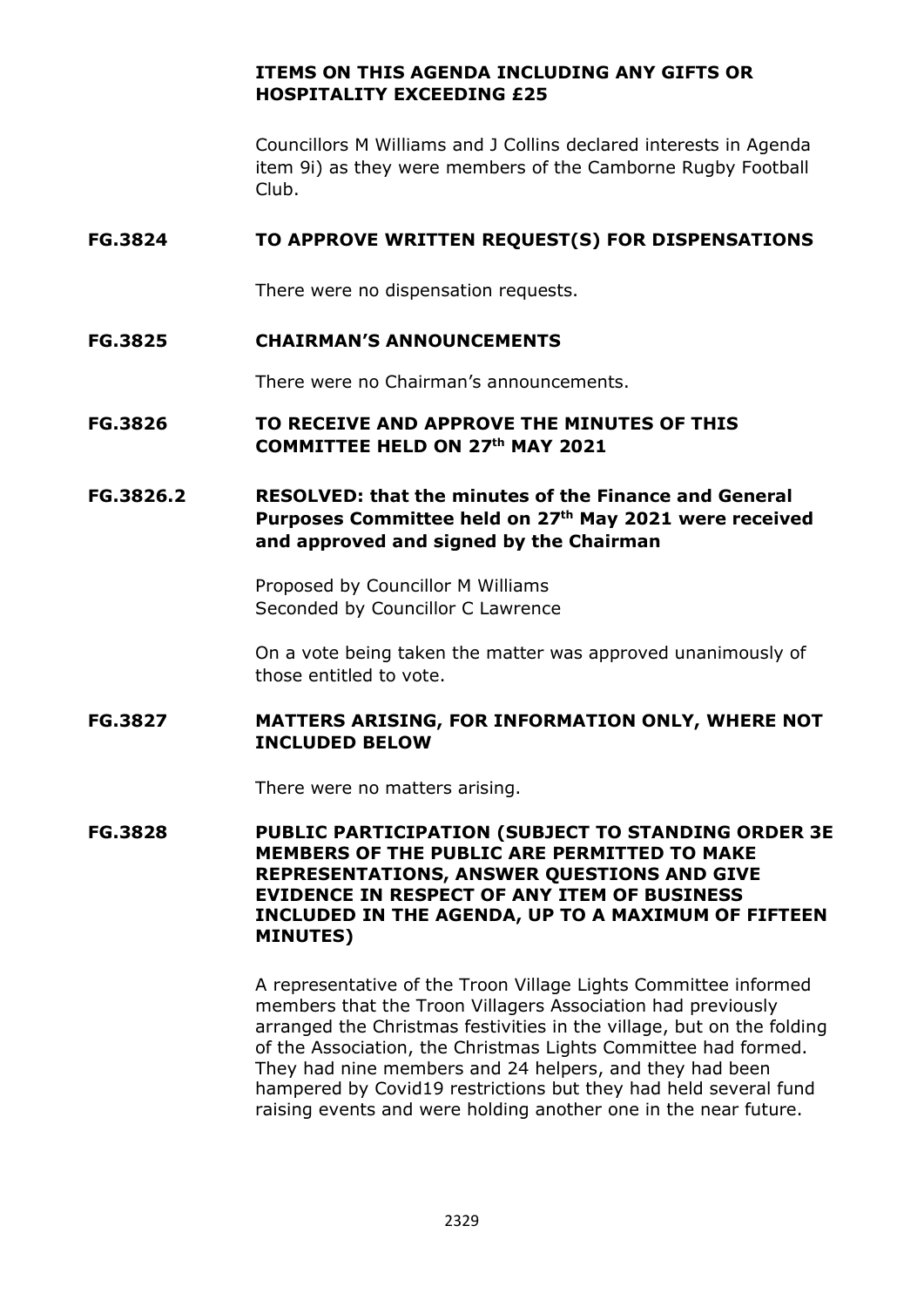A representative of Root Training Ltd informed members the project had been running for two months, and the aim of the project was to get local communities Physically and mentally active. The main focus was to get people walking.

The Finance officer informed Root Training that they could not apply for more funding than the project would cost under the terms of our grant policy

## **FG.3829 TO RECEIVE GRANT APPLICATIONS FROM**

- **i) Camborne Rugby Football Club**
- **ii) Camborne Day Centre**
	- **iii) Troon Village Lights Committee**
	- **iv) Root Training Ltd**

## **AGREE ACTION AND AUTHORISE EXPENDITURE**

Having declared an interest in Agenda item 9i) Councillors J Collins and M Williams left the room, and Councillor C Lawrence took the Chair.

#### **FG.3829.2 RESOLVED: that a grant of £4,000 was awarded to Camborne Rugby Football Club, under the General Power of Competence; the expenditure was approved from the Community Grants and Donations Budget**

Proposed by Councillor V Dalley Seconded by Councillor D Wilkins

On a vote being taken the matter was approved unanimously.

Councillors J Collins and M Williams re-entered the meeting, and Councillor M Williams resumed the Chair.

**FG.3829.3 RESOLVED: that a grant application from Camborne Day Centre was rejected in its current form as their most recent set of Accounts had not been submitted, thus rendering the committee unable to ascertain the impact of the covid restrictions on their operations, which was the reason for their application. They should be advised that they could re-submit their application providing they also submit accounts for 2020-2021**

> Proposed by Councillor V Dalley Seconded by Councillor M Williams

On a vote being taken the matter was approved unanimously.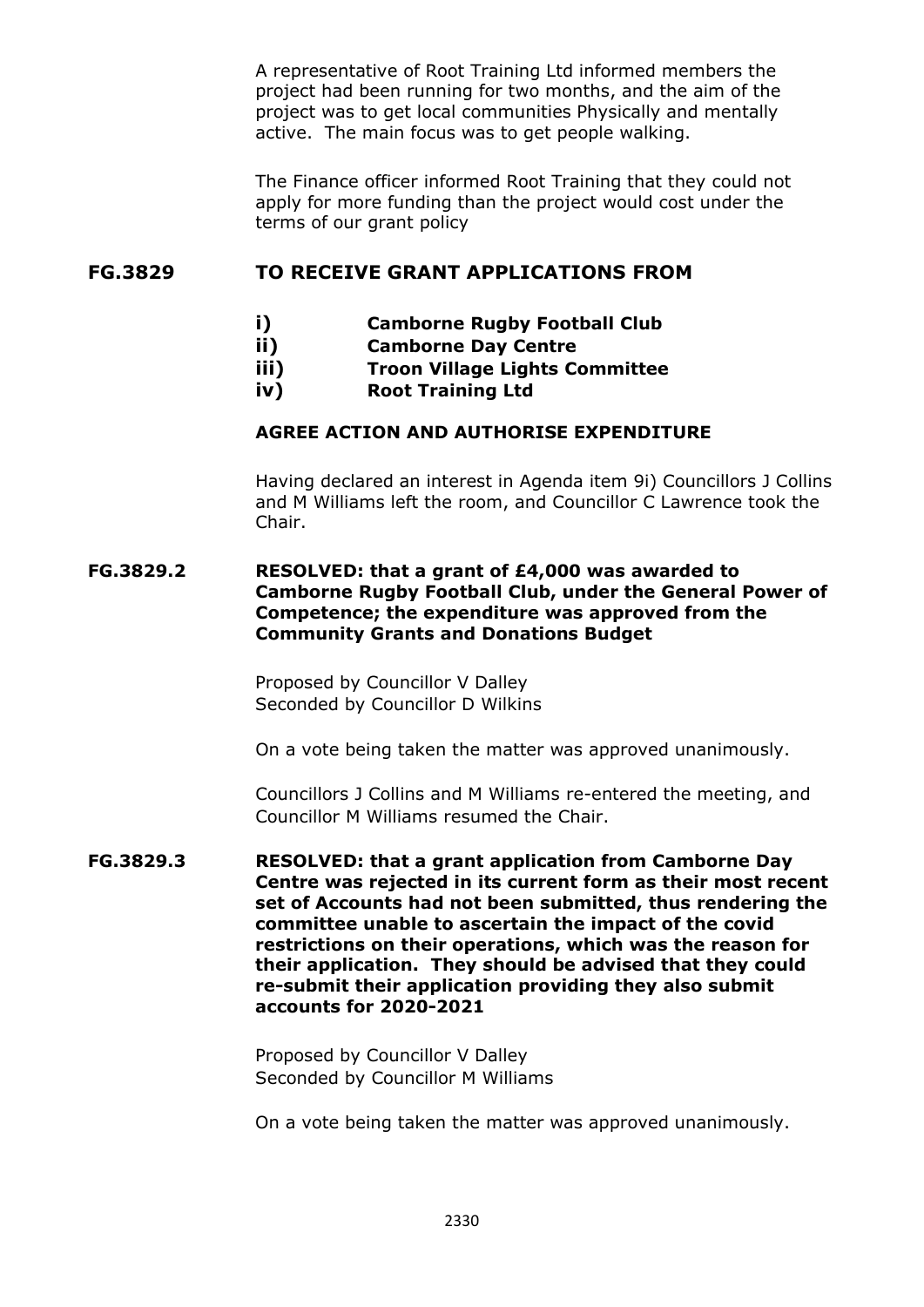**FG.3829.4 RESOLVED: that a grant of £2,265 was awarded to Troon Village Lights Committee, under the General Power of Competence, with the expenditure approved, from the Community Grants and Donations Budget. Payable on receipt of bank account details, with two signatories**

> Proposed by Councillor M Williams Seconded by Councillor V Dalley

On a vote being taken the matter was approved unanimously.

**FG.3829.5 RESOLVED: that a grant of £1,725 was awarded to Root Training Ltd, under the General Power of Competence, with expenditure approved, from the Community Grants and Donations Budget**

> Proposed by Councillor M Williams Seconded by Councillor C Lawrence

On a vote being taken the matter was approved by a Majority.

Three members of the public left the meeting at 7.19pm.

**FG.3830 TO RECEIVE AND APPROVE THE BANK CASH AND INVESTMENT RECONCILIATION, EARMARKED RESERVES REPORT AND DETAILED INCOME AND EXPENDITURE BY BUDGET HEADING REPORT UP TO THE END OF MAY 2021**

**FG.3830.2 RESOLVED: that the Bank Cash and Investment Reconciliation, Earmarked Reserves Report, and Detailed Income and Expenditure by Budget Heading Report, up to the end of May 2021 was received and approved**

> Proposed by Councillor M Williams Seconded by Councillor D Wilkins

On a vote being taken the matter was approved unanimously.

## **FG.3831 TO APPROVE THE PAYMENT OF INVOICES RECEIVED FOR THE WHOLE MONTH OF MAY 2021**

#### **FG.3831.2 RESOLVED: that the payment of invoices made during the whole month of May 2021 was approved**

Proposed by Councillor V Dalley Seconded by Councillor D Wilkins

On a vote being taken the matter was approved unanimously.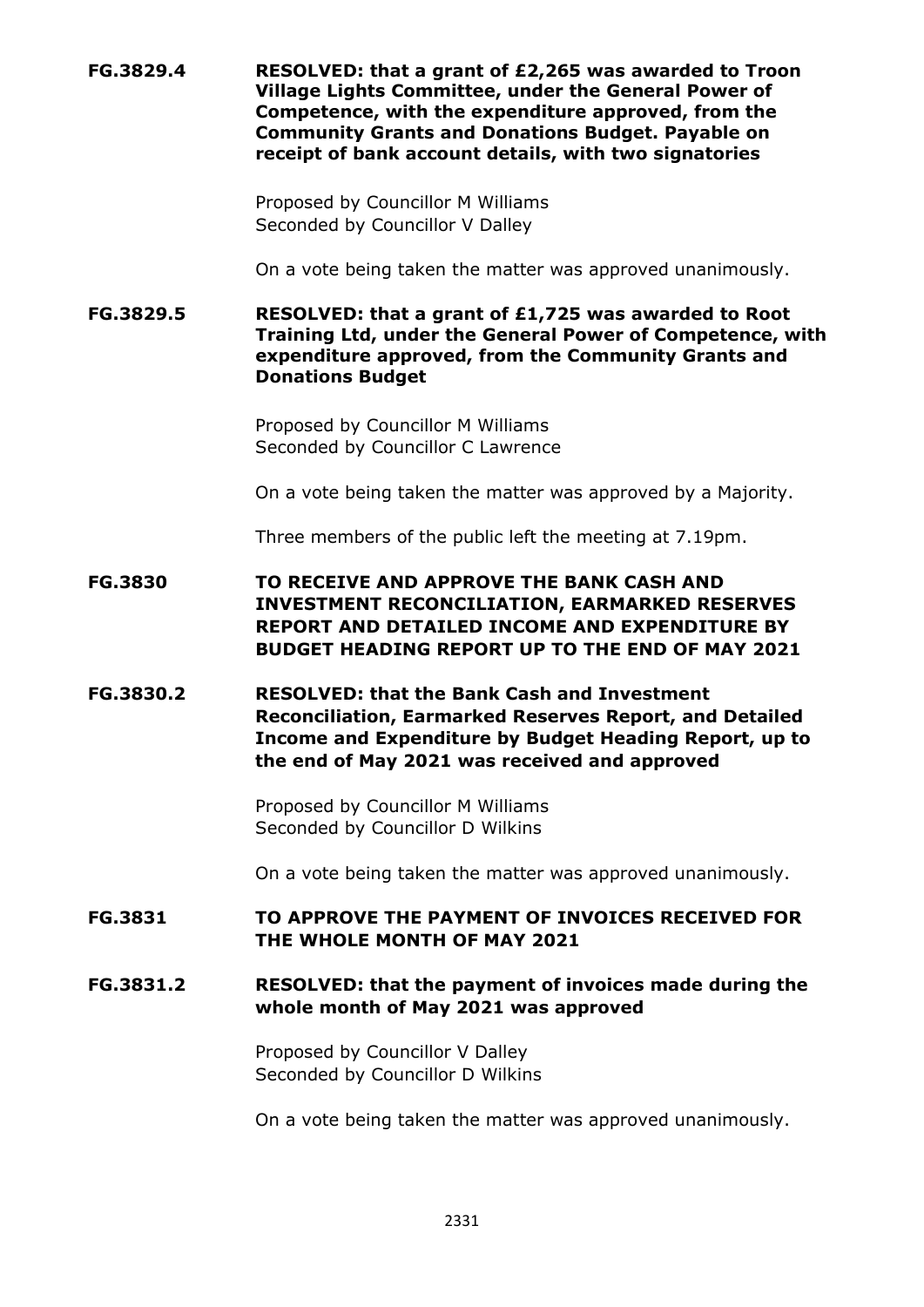- **FG.3832 TO APPROVE PAYMENTS MADE DURING THE WHOLE MONTH OF MAY 2021, MADE UNDER FINANCIAL REGULATION 4.1, 4.5, 5.4, 5.5, 6.2, 6.7 AND 7.2**
- **FG.3832.2 RESOLVED: that payments made during the whole month of May 2021, made under Financial Regulation 4.1, 4.5, 5.4, 5.5, 6.2, 6.7 and 7.2 were approved**

Proposed by Councillor M Williams Seconded by Councillor C Lawrence

On a vote being taken the matter was approved unanimously.

**FG.3833 TO APPROVE PAYMENTS FOR THE MONTH OF JUNE 2021, MADE UNDER FINANCIAL REGULATION 4.1, 4.5, 5.4, 5.5, 6.2, 6.7 AND 7.2**

**FG.3833.2 RESOLVED: that payments made for the month of June 2021, made under Financial Regulation 4.1, 4.5, 5.4, 5.5, 6.2, 6.7 and 7.2, were approved**

> Proposed by Councillor M Williams Seconded by Councillor V Dalley

On a vote being taken the matter was approved unanimously.

- **FG.3834 TO APPROVE PAYMENTS MADE DURING THE MONTH OF JUNE 2021 MADE UNDER THE DELEGATED AUTHORITY OF THE CHAIRMAN AND VICE-CHAIRMAN**
- **FG.3834.2 RESOLVED: that payments made during the month of June 2021 made under the delegated authority of the chairman and Vice-Chairman were approved**

Proposed by Councillor M Williams Seconded by Councillor V Dalley

On a vote being taken the matter was approved unanimously.

**FG.3835 TO RECEIVE AND APPROVE THE BANK CASH AND INVESTMENT RECONCILIATION, EARMARKED RESERVES REPORT AND DETAILED INCOME & EXPENDITURE BY BUDGET HEADING REPORT UP TO THE END OF JUNE 2021**

- **i. To receive a supporting report from the Responsible Finance Officer regarding income and expenditure to the end of June 2021 and agree action**
- **FG.3835.2 RESOLVED: that the Bank Cash and Investment Reconciliation, Earmarked Reserves Report, and Detailed**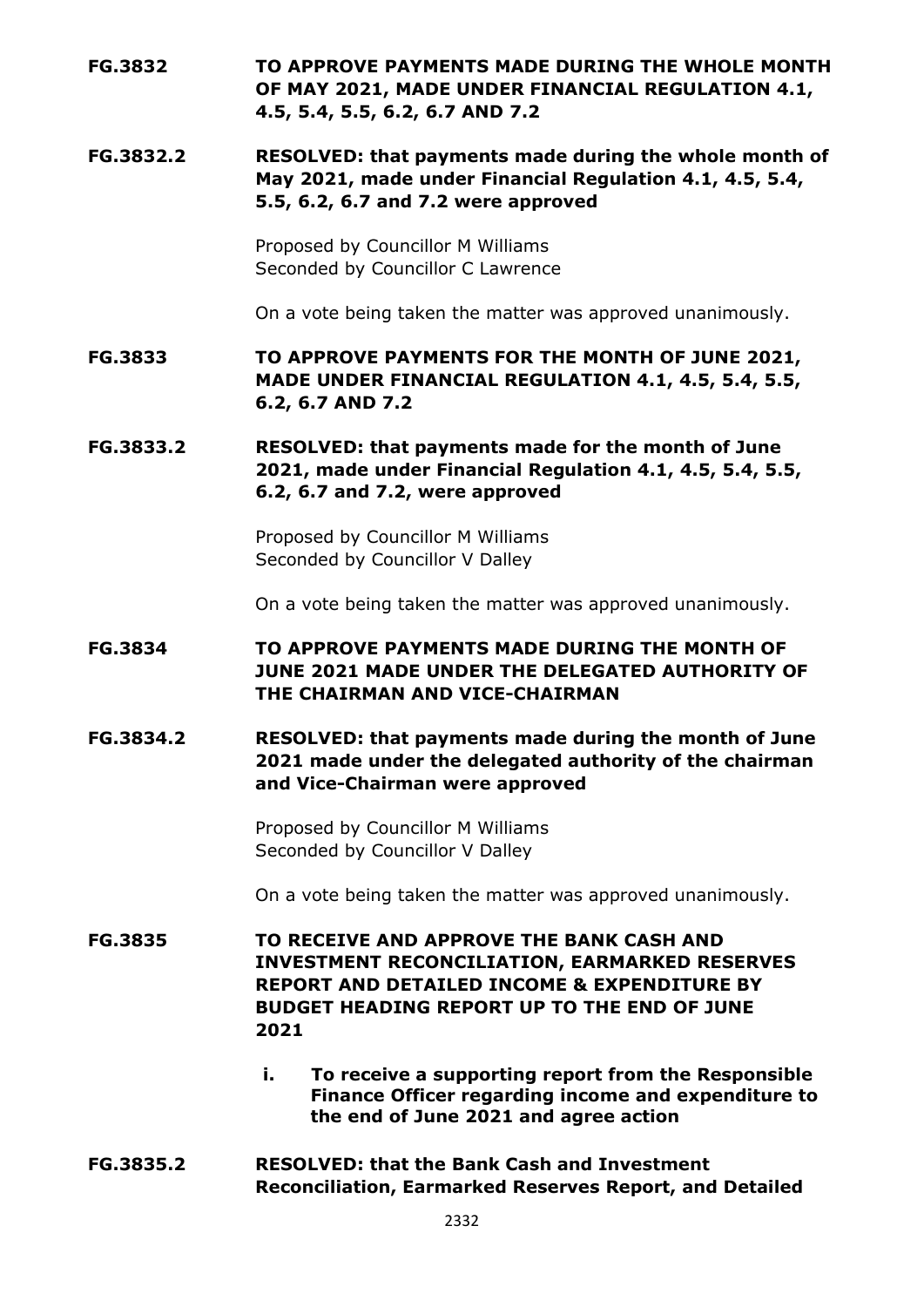#### **Income & Expenditure by Budget Heading Report up to the end of June 2021, were received and approved**

Proposed by Councillor M Williams Seconded by Councillor D Wilkins

On a vote being taken the matter was approved unanimously.

**FG.3835.3 RESOLVED: that the supporting report from the Responsible Finance Officer regarding income and expenditure to the end of June 2021 was received. The request for budgetary adjustments and virements detailed in paragraphs 4 and 5 of the report were approved**

> Proposed by Councillor M Williams Seconded by Councillor V Dalley

On a vote being taken the matter was approved unanimously.

**FG.3836 TO RECEIVE A REPORT OF EXPENDITURE DELEGATED TO THE TOWN CLERK FROM THE DATE OF THE APRIL MEETING AND UP TO THE DATE OF THIS MEETING FOR APPROVAL** 

**FG.3836.2 RESOLVED: that a report of expenditure delegated to the Town Clerk from the date of the April meeting and up to the date of this meeting was received and approved**

> Proposed by Councillor M Williams Seconded by Councillor D Wilkins

On a vote being taken the matter was approved unanimously.

- **FG.3837 TO APPROVE PAYMENTS MADE DURING THE MONTH OF JULY 2021 UP TO THE DATE OF THE MEETING, MADE UNDER FINANCIAL REGULATION 4.1, 4.5, 5.4, 5.5, 6.2, 6.7 AND 7.2,**
- **FG.3837.2 RESOLVED: that payments made during the month of July 2021 up to the date of the meeting, made under Financial Regulation 4.1, 4.5, 5.4, 5.5, 6.2, 6.7 and 7.2, were approved**

Proposed by Councillor M Williams Seconded by Councillor D Wilkins

On a vote being taken the matter was approved unanimously.

**FG.3838 TO APPROVE THE PAYMENT OF INVOICES RECEIVED FOR THE MONTH OF JULY 2021**

**FG.3838.2 RESOLVED: the payment of invoices received for the month of July 2021, was approved**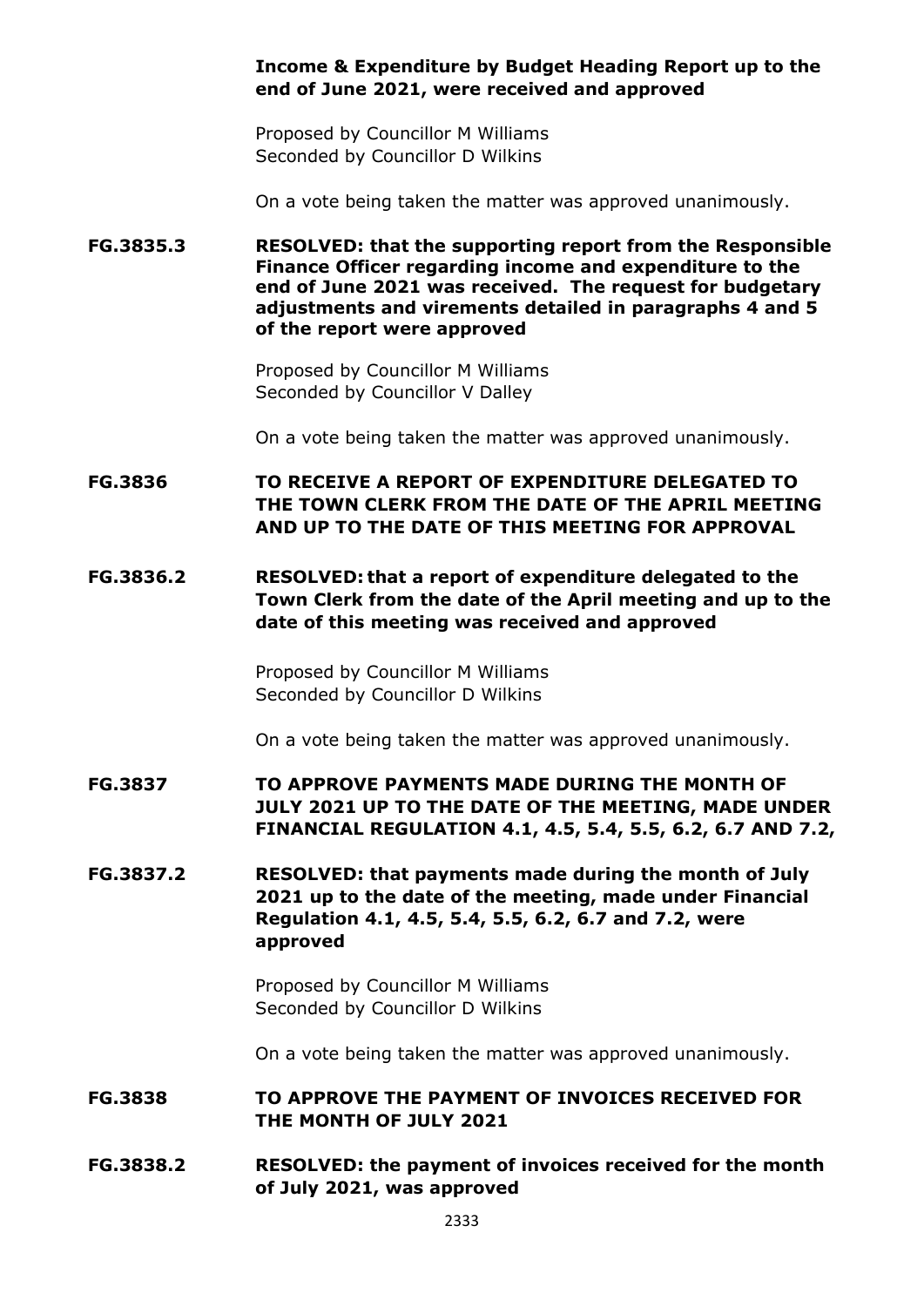Proposed by Councillor M Williams Seconded by Councillor C Lawrence

On a vote being taken the matter was approved unanimously.

**FG.3839 TO RECEIVE UPDATES FROM MEMBERS FOLLOWING THE REPORT FROM THE TOWN CLERK ON MEMBERS EXPENSES AT THE LAST MEETING, AND CONSIDER RECOMMENDATIONS OR ACTIONS TO FULL COUNCIL**

**FG.3839.2 RESOLVED: updates from members following the report from the town clerk on members expenses at the last meeting were received. A recommendation to Full Council that the Members Expenditure Policy be updated, to include an element to reflect insurance increases/charges incurred by Councillors due to the use of their vehicles for Town Council business, (proof of which would need to be provided); was approved** 

> Proposed by Councillor M Williams Seconded by Councillor V Dalley

On a vote being taken the matter was approved by a Majority.

Councillor C Lawrence requested that it be recorded that he voted against the motion.

- **FG.3840 THAT THE COUNCIL RESOLVES UNDER THE 1960 PUBLIC BODIES (ADMISSION TO MEETINGS) ACT, TO EXCLUDE THE PRESS AND PUBLIC DUE TO THE CONFIDENTIAL NATURE OF THE BUSINESS TO BE DISCUSSED**
- **FG.3840.2 RESOLVED: under the 1960 public bodies (admission to meetings) act, to exclude the press and public due to the confidential nature of the business to be discussed**

Proposed by Councillor M Williams Seconded by Councillor V Dalley

On a vote being taken the matter was approved unanimously.

- **FG.3841 TO RECEIVE A WRITTEN REPORT FROM THE RESPONSIBLE FINANCE OFFICER REGARDING CHAMBER CHAIRS AND QUOTATIONS, AGREE ACTION AND AUTHORISE EXPENDITURE**
- **FG.3841.2 RESOLVED: a written report from the Responsible Finance Officer regarding Chamber Chairs, and quotations, were received. The Design proposal, and the purchase of 25 replacement chairs for the Council Chamber from O.F.R. Ltd**